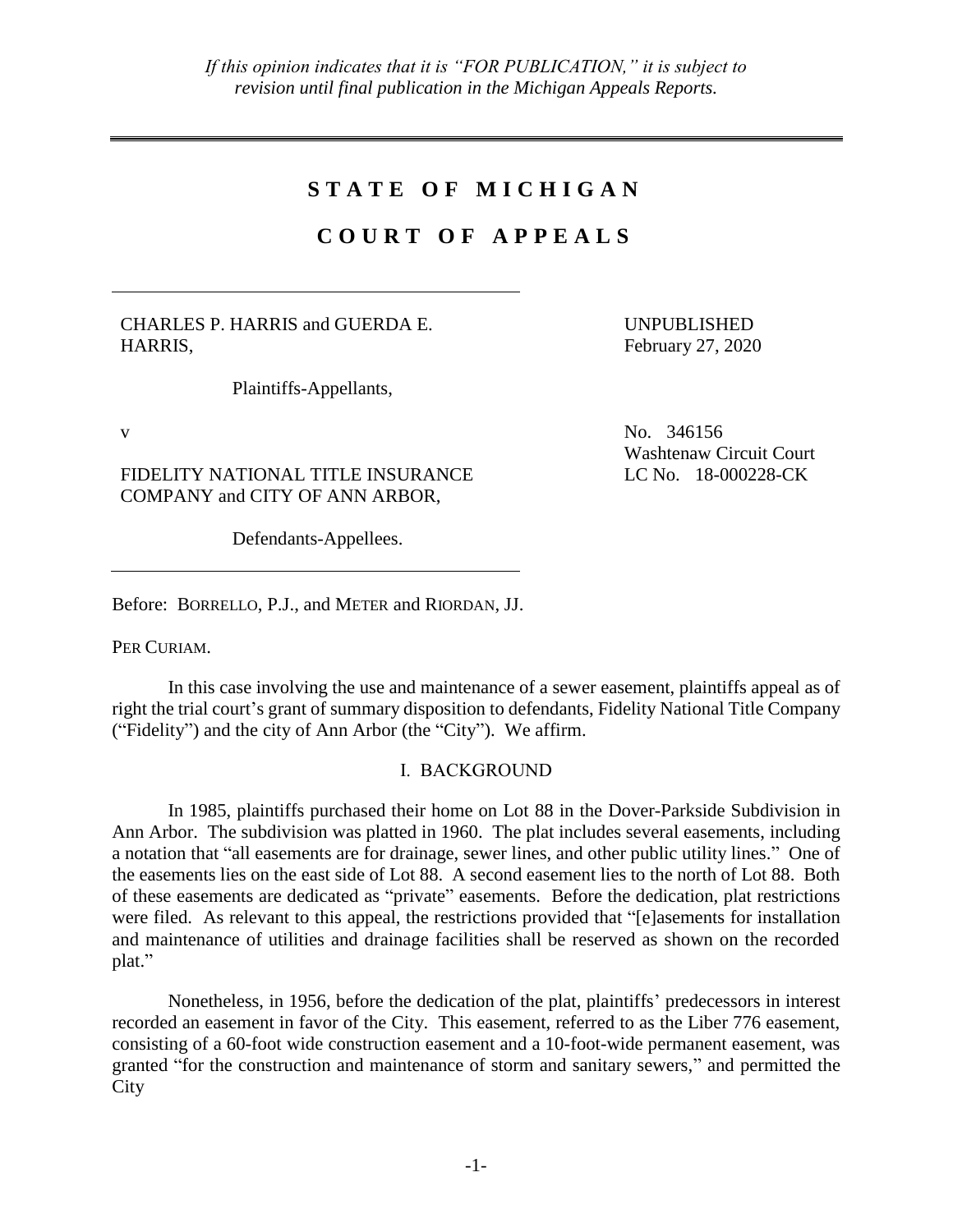to construct storm sewers and sanitary sewers as a part of its storm and sanitary sewer system, making thereon all needful excavations, therefor, using in said construction all needful tools, implements, equipment, materials and supplies therefor.

That after the construction of said storm and sanitary sewers, in the use of said right of way, for maintenance purposes, and to keep said storm and sanitary sewers in good order and repair, the [City] may use in such repair, all needful tools, implements, equipment, materials and supplies therefor over and across the limited maintenance right of way above described.

The easement further specified:

IT IS FURTHER AGREED, That in the construction or repair of said storm and sanitary sewers, the [City], its officers, agents, workmen, as well as the contractor and his employees, shall and will do as little damage to the said land and premises as possible, and after such construction and repair shall and will leave the same in like good condition as it was when any such construction or repair shall have commenced, except that the consideration to the parties of the first part from the City, the party of the second part, shall be full compensation for the removal or damage to any trees, flowers, shrubs, earth or sod made necessary by the construction of the sewers for which this right of way is granted.

On May 28, 1957, plaintiffs' predecessors granted a "replacement" easement, referred to as the Liber 801 easement, which contained different easement boundaries, but which contained the same operating language as the Liber 776 easement.

The parties agree that the City subsequently placed a 15-inch sewer pipe and a five-foot storm drain in the area behind where plaintiffs' home would eventually be built. The parties disagree, however, whether the pipes are actually located within the land bounded by the Liber easements or the platted easement, to the extent that the boundaries differ. The initial plans, which were prepared in 1961, purport to show that the pipes are within the boundary of the platted easement. The City maintains that the pipes are within this easement, but plaintiffs disagree.

On August 15, 1961, the City recorded a "Disclaimer and substitution of rights-of-way in Dover-Parkside Subdivision." The disclaimer stated that the City had "constructed storm and sanitary sewers in locations at variance to the right-of-way granted in Liber 776 Page 190" and to the subdivision plat, "causing hardship and inconvenience" to the owners of the subdivision. The disclaimer then "release[ed] and disclaim[ed]" any interest in the right-of-way along the lot lines "common to lots 88 and 89" as granted in the Liber 801 easement and "retain[ed] as substitution thereof, the rights-of-way along said lot lines as described in the plat of the Dover-Parkside Subdivision[.]"

Plaintiffs purchased their property, which contained an existing home, in 1985. At that time, they were issued a title insurance policy by Lawyers Title, which later merged with defendant Fidelity. According to plaintiffs, in 2013 they noticed "stair-step" cracks in the exterior brick and mortar joints along the north side of the residence closest to the easement. The home sustained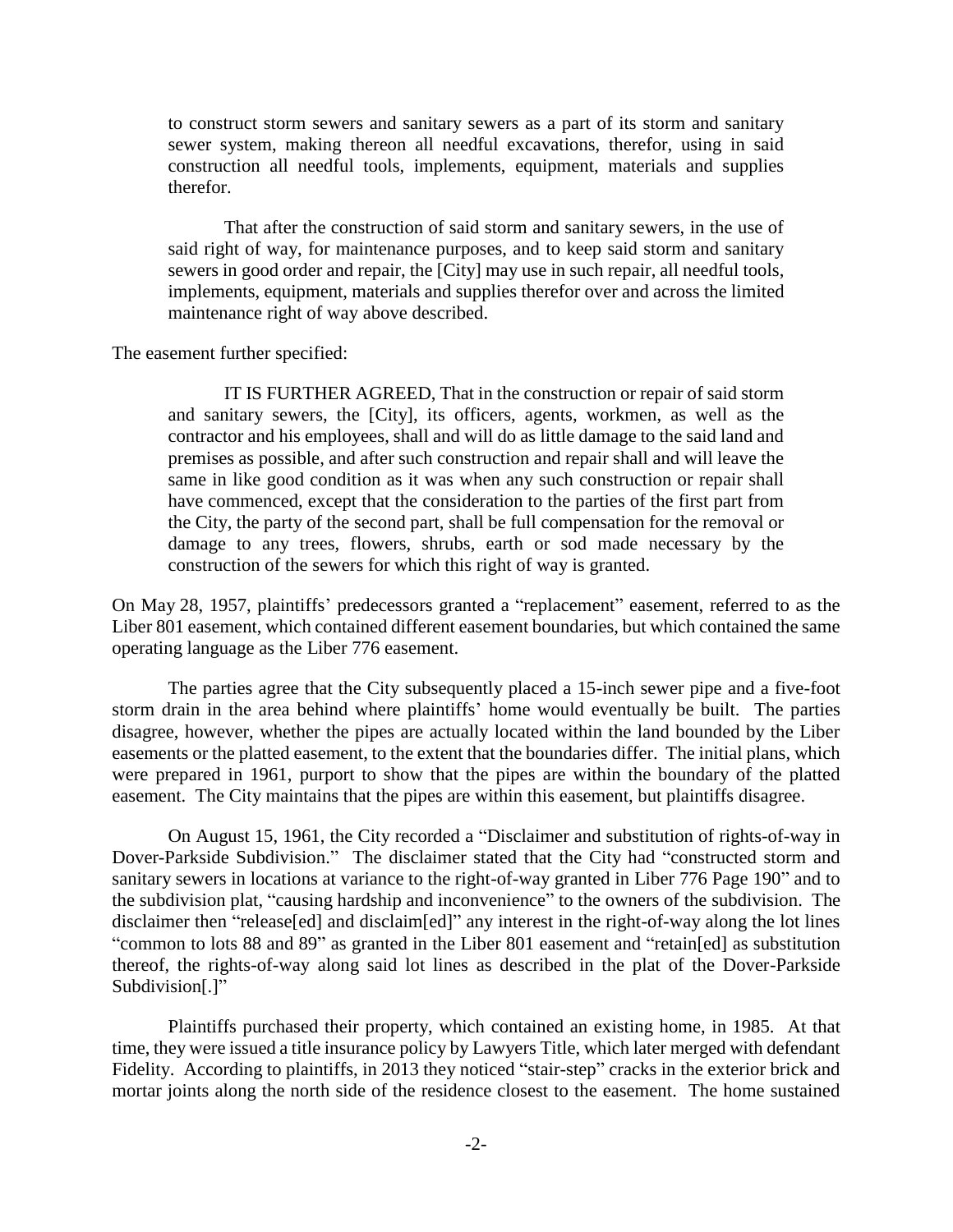other damage as a result of settling in 2013 and 2014, including a sliding door that would no longer open, heaving of the garage floor, cracks in the basement drywall, and water damage in the basement. According to plaintiffs, an investigation into the cause of the damage led them to discover the existence of the sewer and stormwater pipes. In 2015, the City repaired the sanitary sewer pipe by placing a sleeve inside it. According to plaintiffs' expert, engineer Walter Kosinski, the City performed the repairs because of root incursions in the sanitary sewer, which Kosinski stated would be consistent with a leak of some type. Kosinski averred in an affidavit that, according to an engineering report, when the initial excavation was backfilled, the City used "substandard fill" that could have migrated either into the sewer or away from the sewer because of the leak. This, in turn, could have altered the structural stability of the surrounding soils and undermined the structural integrity of nearby structures, including plaintiffs' home.

With respect to the sewer and storm drain pipe location, plaintiffs' engineering survey contained a diagram that showed that the storm sewer was located in an area encompassed by the platted easement, from two to four feet laterally from the foundation of plaintiffs' home and approximately 17 feet below the surface. The report's conclusion, and the diagram presented by the engineering firm, was based on a March 1961 plan drawing of where the pipes were to be located. Kosinski acknowledged that—on the basis of the engineering report, the March 1961 plans, and the plat—the pipes were located inside the platted easement. According to Kosinski, however, an "as-built" survey is usually performed after a pipe is placed. Kosinski stated that the March 1961 plans did not appear to be as-built plans, because they did not so state. Thus, according to Kosinski, "there is nothing in the Plans that would allow them to be relied upon to locate the sewers adjacent to [plaintiffs'] home in the field or relative to the house itself without physical verification through excavation or from within the sewers themselves." In support of its initial motion for summary disposition, the City presented a survey that used as its source storm drain manhole locations and the March 1961 plans. In his affidavit, Kosinski pointed out what he thought were two "irregularities" in the survey compared to what one would "typically" find, and he concluded that the survey does not appear accurate. Plaintiffs also presented an affidavit of a second engineer who noted what he opined were irregularities in the survey, including that it was based on the March 1961 plans.

According to plaintiffs, the damage to their home stopped worsening after the City installed the pipe sleeve in 2015. Kosinski averred that this fact, coupled with the location of the damage to the home, indicated that the damage was "potentially being caused by the condition in the sanitary sewer that required repair." In August 2017, plaintiffs submitted a claim to Fidelity under its title insurance policy on the theory that the Liber 776 and Liber 801 easements constituted a "defect in or lien or encumbrance on such title" or resulted in the "unmarketability of such title" and that plaintiffs had sustained damage as a result. Fidelity denied plaintiffs' claim.

Plaintiffs subsequently filed this action against Fidelity and the City. Plaintiffs asserted claims against the City for trespass, breach of contract, and failure to comply with a platted easement. With respect to Fidelity, plaintiffs asserted a claim for breach of contract for breach of the title insurance policy. The City and Fidelity filed separate motions for summary disposition, which were both granted by the trial court. This appeal followed.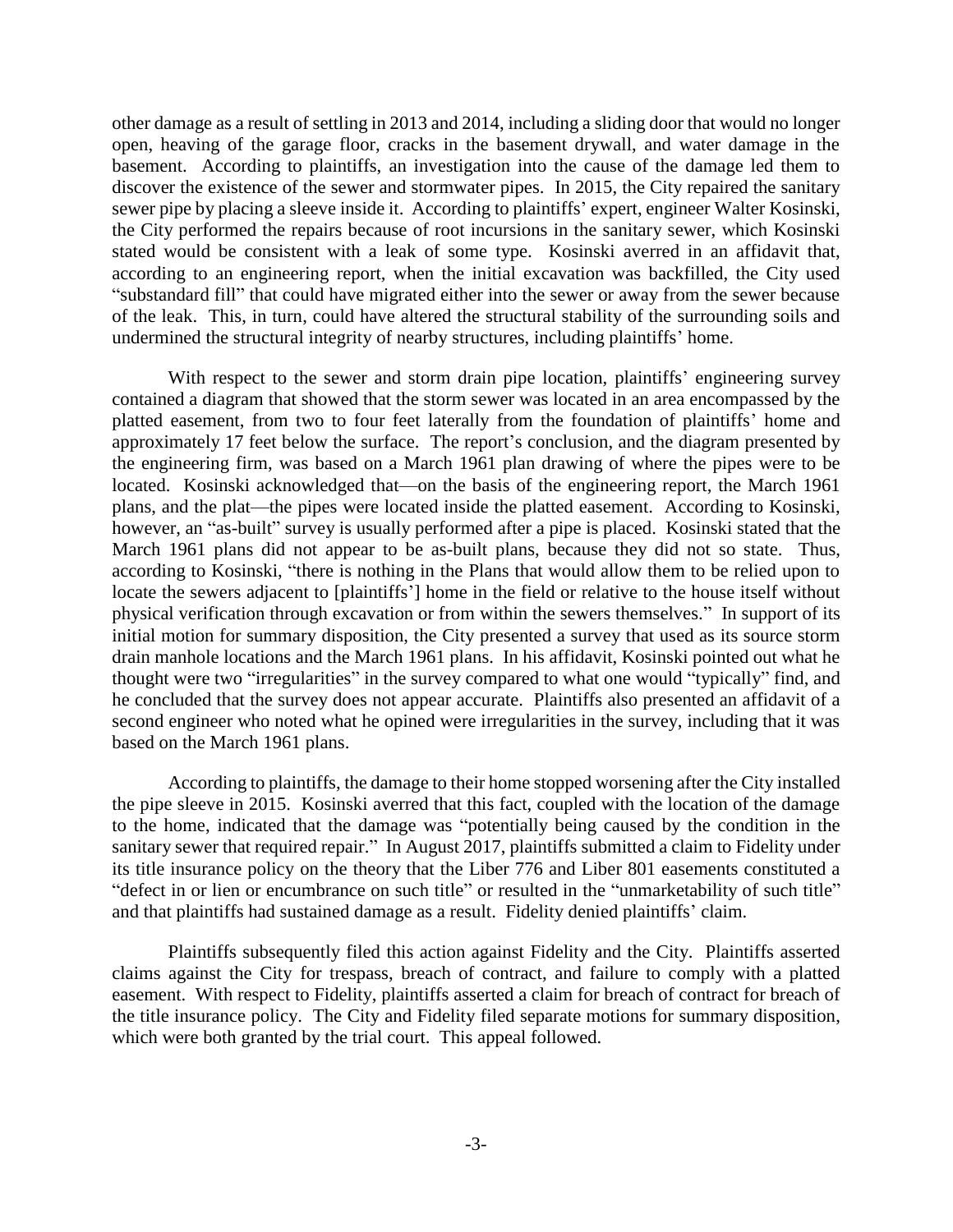#### II. ANALYSIS

"We review de novo a trial court's grant or denial of summary disposition." *Tomra of North America, Inc v Dep't of Treasury*, 325 Mich App 289, 293-294; 926 NW2d 259 (2018). "Summary disposition pursuant to MCR 2.116(C)(8) tests the legal basis of the claim and is granted if, considering the pleadings alone, the claim is so manifestly unenforceable as a matter of law that no factual progression could possibly support recovery." *PIC Maint, Inc v Dep't of Treasury*, 293 Mich App 403, 407; 809 NW2d 669 (2011) (internal quotation marks and citation omitted). *"*A motion for summary disposition under MCR 2.116(C)(10) tests the factual sufficiency of a claim, and is appropriately granted when, except as to the amount of damages, there is no genuine issue as to any material fact, and the moving party is entitled to judgment as a matter of law." *Tomra*, 325 Mich App at 294.

### A. PLAINTIFFS' CLAIM AGAINST FIDELITY

Plaintiffs argue that the trial court erred by granting Fidelity's motion for summary disposition on plaintiffs' breach-of-contract claims under MCR 2.116(C)(8). We disagree.

A party claiming a breach of contract must establish by a preponderance of the evidence  $(1)$  that there was a contract,  $(2)$  that the other party breached the contract and, (3) that the party asserting breach of contract suffered damages as a result of the breach. A valid contract has five elements: (1) parties competent to contract, (2) a proper subject matter, (3) a legal consideration, (4) mutuality of agreement, and (5) mutuality of obligation. [*AFT Mich v Michigan*, 303 Mich App 651, 660; 846 NW2d 583 (2014), affd 497 Mich 197 (2015) (internal citations and quotation marks omitted).]

Plaintiffs' policy provides that it insures against loss or damage from:

1. Title to the estate or interest described in Schedule A being vested otherwise than as stated therein;

2. Any defect in or lien or encumbrance on such title;

3. Lack of a right of access to and from the land; or

4. Unmarketability of such title.

The policy lists named exclusions from coverage. The policy also lists a number of exceptions from coverage. In pertinent part, the policy provides that it does not insure against loss or damage by reason of:

2. Unrecorded water, mineral and oil rights, unrecorded easements and claims of easement, boundary line disputes not disclosed of record and any matters which would be disclosed by an accurate survey and inspection of the premises.

\* \* \*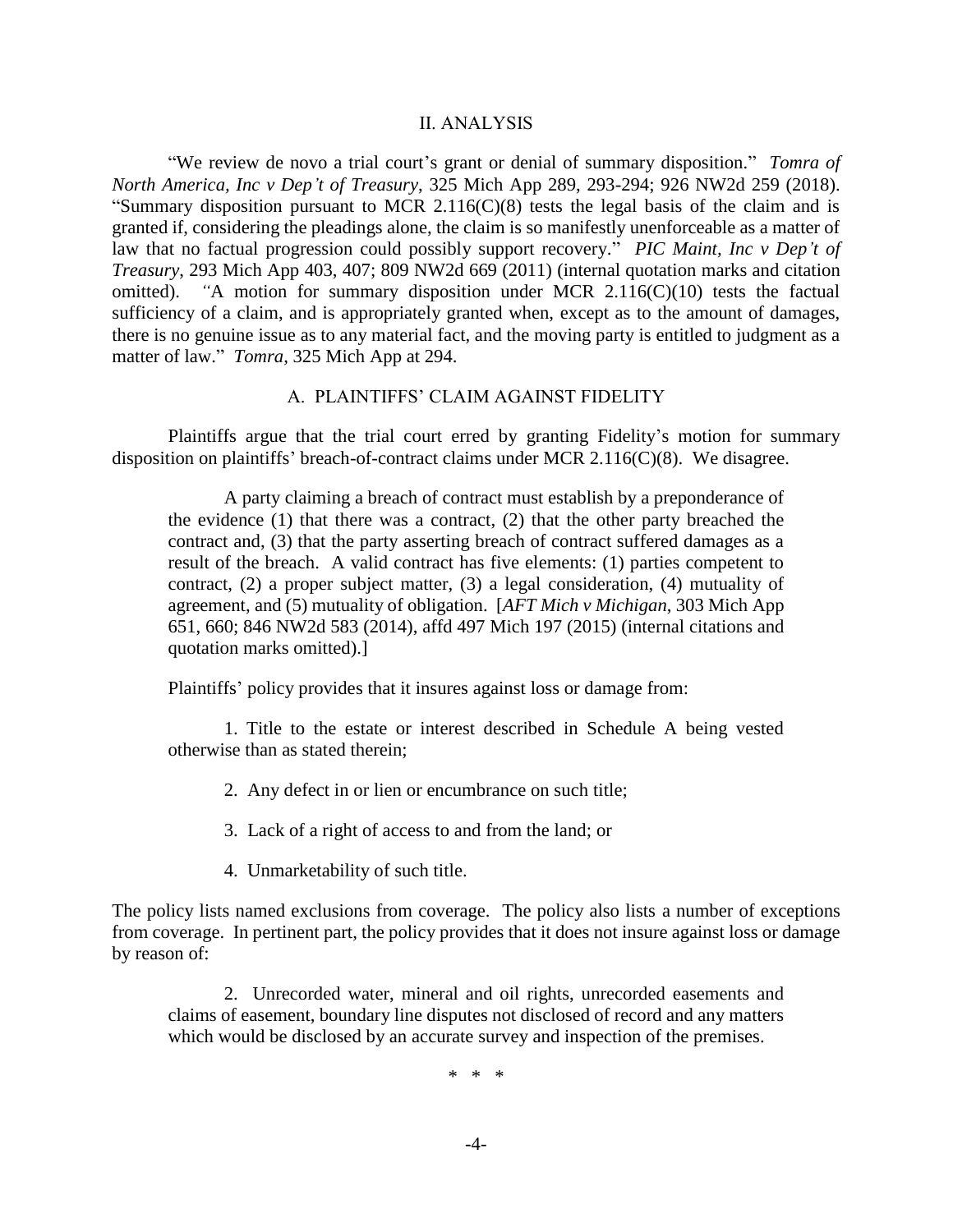6. Easement for public utilities and drainage facilities over the rear 6 feet and the North 13 feet of the land as shown on the Plat and as reserved in Liber 924 at Page 598, Washtenaw County Records.

7. Building and Use Restrictions recorded in Liber 924 at Page 598, Washtenaw County Records.

Therefore, in order to show coverage, plaintiffs must demonstrate a "defect in or lien or encumbrance" on their title, or "unmarketablity," that does not arise from an unrecorded easement or from the recorded platted easements or use restrictions. Regarding unmarketability:

"A title may be regarded as unmarketable if a reasonably careful and prudent man, familiar with the facts, would refuse to accept the title in the ordinary course of business. It is not necessary that the title be actually bad in order to render it unmarketable. It is sufficient if there is such a doubt or uncertainty as may reasonably form the basis of litigation." [*Klais Danowski*, 373 Mich 281, 285; 129 NW2d 423 (1964) (internal citation and quotation marks omitted).]

An encumbrance on title is anything that constitutes a burden upon the title, including a right-ofway. *Lavey v Graessle*, 245 Mich 681, 683; 224 NW 436 (1929). Accordingly, plaintiffs are correct that the storm and sewer pipes on their property qualify as encumbrances, as does the platted easement itself. That being said, given the exclusions from coverage, in order to prevail, plaintiffs must show both (1) that the actual location of the pipe is not within the platted easement, and (2) that the location of the pipe does not involve a trespass by the City or that the City is not entitled to a prescriptive easement "not of record."

We note that the record does not contain conclusive evidence showing whether the sewer pipes were within or outside the platted easement. Given the age of the infrastructure, we agree with the trial court that, if the pipes lie outside the platted easement, the City likely has a prescriptive easement. If the pipes lie outside the platted easement and the City has not gained a prescriptive easement, the City is trespassing. Under any of these scenarios, plaintiffs would not be entitled to relief under the policy.

Plaintiffs claim that a question of fact exists whether the pipes lie outside the platted easement but within the bounds of the Liber 801 or Liber 776 easements. Plaintiff's argue that the Liber easements created a valid contract between plaintiffs' predecessors and the City, which the City could not unilaterally disavow. Accordingly, plaintiffs argue that any pipe existing outside the platted easement but within the bounds of a Liber easement would not be a prescriptive easement or trespass and would entitle them to recovery against Fidelity. Plaintiffs alternatively argue that the even if the disclaimer did extinguish the City's rights in the Liber easement property, the disclaimer itself created a cloud on title because of the language used in the disclaimer and because of the "confusing" utility language in the platted easement. We disagree.

We agree with plaintiffs that the Liber 776 and Liber 801 easements fall within the definition of a "deed poll" and thus constitute a contract between the City and plaintiffs' predecessors in interest. A deed poll is a written instrument that conveys some interest in property "executed by grantor only" as opposed to an indenture signed by both the grantor and grantee. See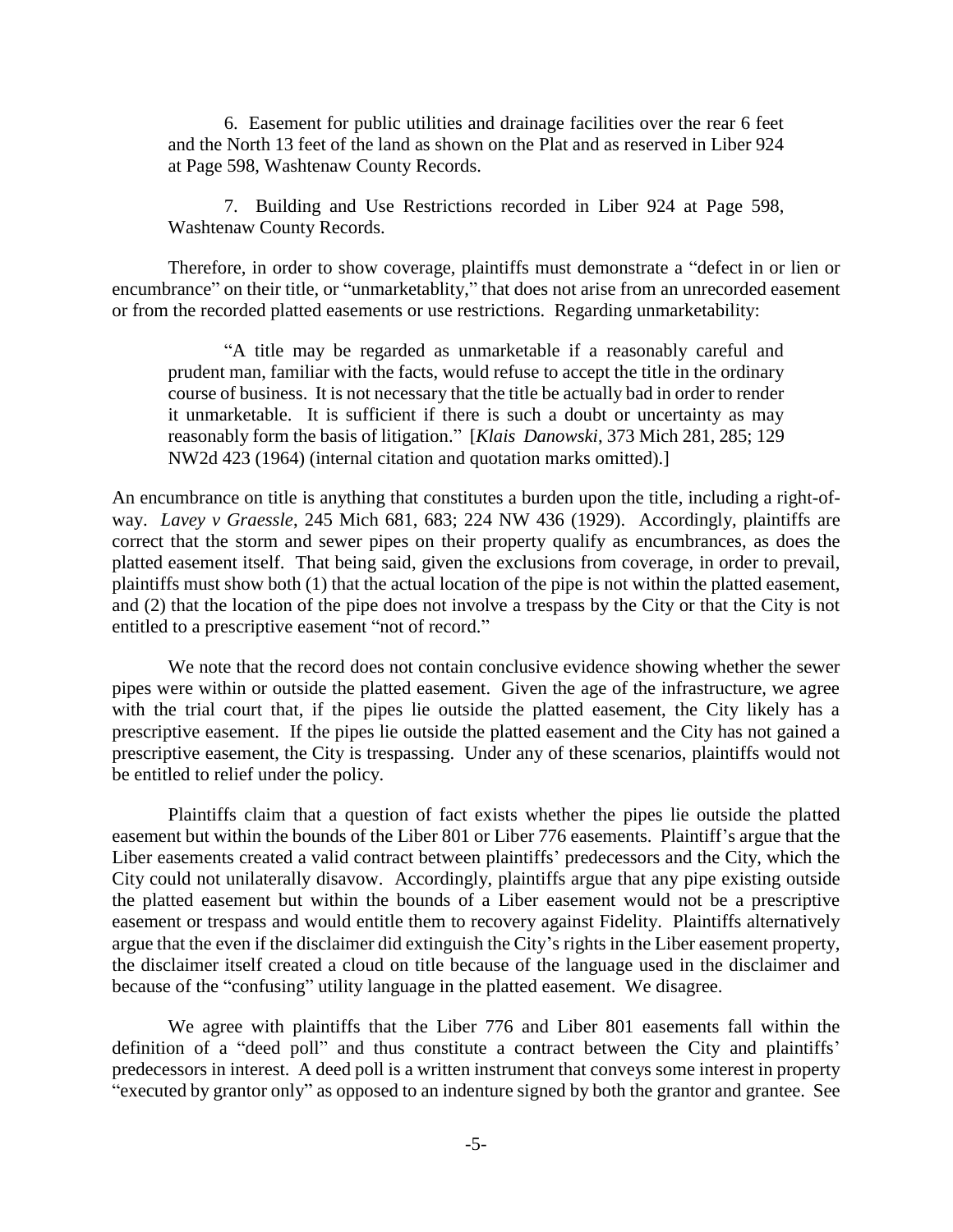23 Am Jur 2d, Deeds, § 3, p 80. Further, "according to the great weight of authority, the acceptance by the grantee of a deed poll signed and sealed by the grantor containing covenants to be performed by the grantee binds the latter to the performance of these covenants as effectually as if he had executed the instrument." *Johnston v Mich Consol Gas Co*, 337 Mich 572, 579; 60 NW2d 464 (1953).

In other words, a deed poll is a contract in which one party provides a property interest in exchange for the fulfillment of certain conditions by the second party. As indicated earlier, the Liber 776 and Liber 801 easements provided for at least one specific duty to be performed by the City in exchange for the granting of the easement. Namely, the easements provided that, if the City constructed or repaired any sewer or storm pipes,

[t]hat in the construction or repair of said storm and sanitary sewers, the [City], its officers, agents, workmen, as well as the contractor and his employees, *shall and will do as little damage to the said land and premises as possible, and after such construction and repair shall and will leave the same in like good condition as it was when any such construction or repair shall have commenced*[.] [Emphasis added.]

Thus, the easements fall within the definition of a deed poll and imposed contractual duties on the part of the City when it accepted the easements.

Plaintiffs are also correct that the City could not relieve itself of its *obligations* under the agreement by unilaterally "disclaiming" the Liber 801 easement, particularly if, as plaintiffs argue, the City continued to enjoy the benefits of the prior agreement. Any rescission of obligations under an agreement must be mutual. "To constitute a mutual rescission there must of necessity be a mutual release of further obligations under the contract and a restoration of the status quo." *Tuomista v Moilanen*, 310 Mich 381, 384; 17 NW2d 222 (1945) (internal citation and quotation marks omitted). In this case, there has been no showing, or even argument, that plaintiffs' predecessors in interest had abandoned, either explicitly or implicitly, the agreement specified in the initial easements.

Thus, the disclaimer would not have relieved the City from performing its prescribed duties pursuant to the Liber 801 easement. That being said, plaintiffs are incorrect that the City could not unilaterally release its *rights* to the easement under the deed poll.

An easement cannot be abridged or taken away by the owner of the burdened land after it has been granted or otherwise established. However, an easement may be lost through abandonment.An easement is abandoned when the owner of the easement relinquishes it with the intention of releasing his or her right to the easement. After the easement is abandoned, the unencumbered fee simple interest in the land previously burdened by the easement remains in the titleholder. [*Minerva Partners, Ltd v First Passage, LLC*, 274 Mich App 207, 214-215; 731 NW2d 472 (2007) (internal citations omitted).]

The disclaimer is clear evidence of the City's intent to release its right to the easement, thereby returning an unencumbered interest to plaintiffs' predecessors in interest by way of abandonment.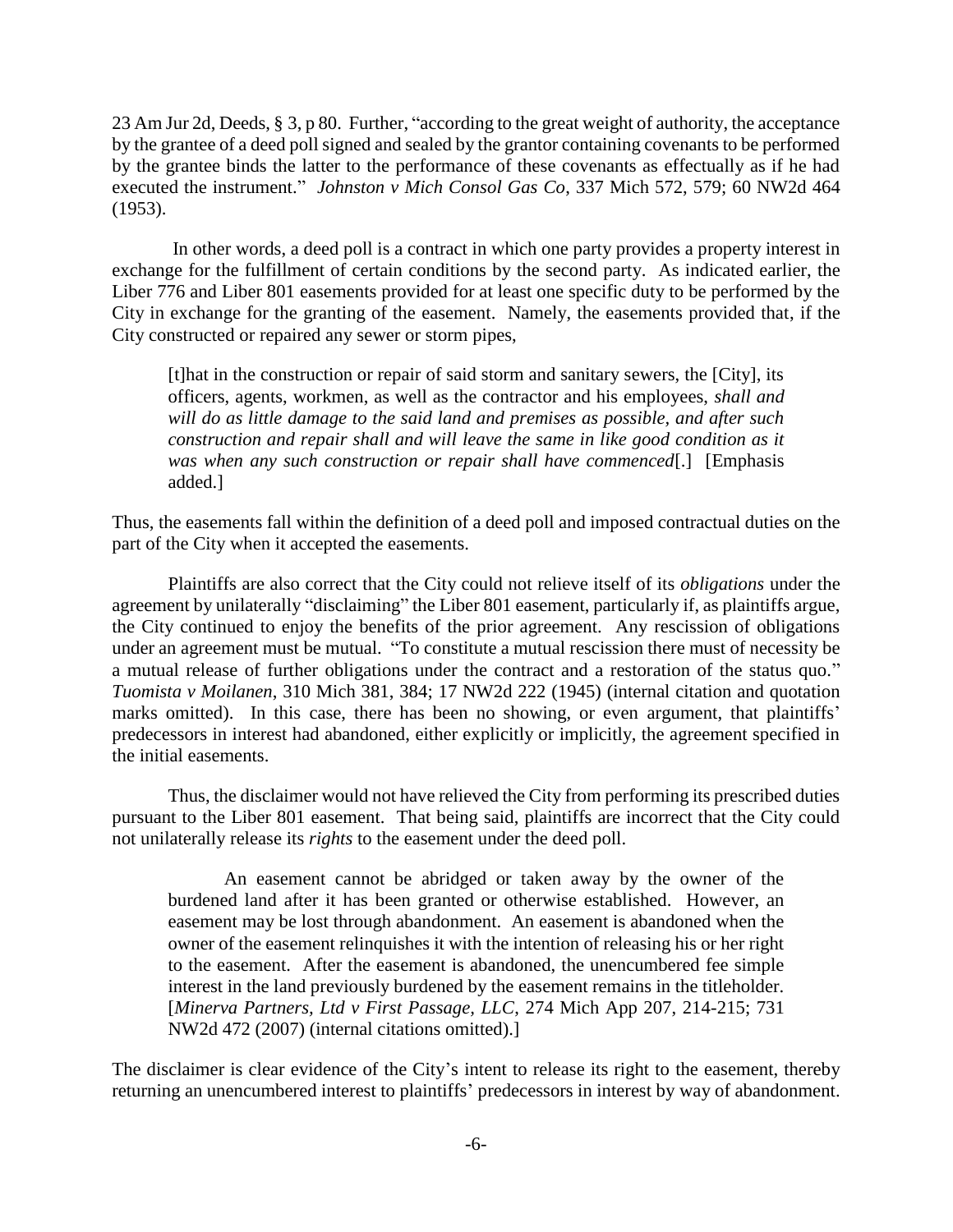Plaintiffs argue that they are entitled to coverage on the ground that the only thing that the disclaimer released was the "right-of-way," not the contractual rights contained in the Liber easements. Although we do not disagree with this proposition, it does not aid plaintiffs' claim against Fidelity. The policy provides for coverage from defects in title, not a separate breach-ofcontract claim by a third party. Because abandonment of the Liber easements restored fee simple title of the affected property to plaintiffs' predecessors, plaintiffs cannot show a "defect in or lien or encumbrance on such title," or that the Liber easements rendered the title "unmarketable."

Plaintiffs also argue that the disclaimer "could not have released Liber 801 because the platted easement does not allow the City's sewers to be present." Even if this is true, however, it again does not aid plaintiffs. At that point, the City would have released its rights to construct or maintain a sewer within the boundaries of the Liber 801 easements, in exchange for an "invalid" right to use the platted easement to service customers other than those in the subdivision. The City would essentially then have nothing but a possible lingering duty to plaintiffs' predecessors. Any continued construction or use of storm or sewer pipes, either inside or outside the platted easement, would therefore also be prescriptive, and thus not covered under the policy.

Similarly, we agree with the trial court that by disclaiming its rights in the Liber 801 easement, any pipe built within the Liber easement, but outside the platted easement, would constitute a trespass, which, in turn, because of the length of time the trespass had occurred, could form the basis for a prescriptive easement. Again, unrecorded prescriptive easements and trespasses are not actionable under the policy.

We also reject plaintiffs' argument that the disclaimer itself created a cloud on title. Contrary to plaintiffs' reading of the disclaimer, it does not create any record notice of the continued existence of a trespass or prescriptive easement. Plaintiffs argue that the language in the disclaimer that the City "has constructed storm and sanitary sewers in locations at variance to the rights-of-way granted in Liber 801, page 195 and to the plat of said subdivision" should have put a title insurer on notice that the sewer was within the Liber 801 easement and that the earlier deed poll agreement continued to exist. However, the Liber 801 easement contains four separate rights-of-way. On the basis of the title documents alone, knowledge that at least some of the sewers were not within the earlier easements does not equate to knowledge that one of them is next to plaintiffs' home and was outside the platted easement. Also, if, as plaintiffs argue, the plat did not create a right for a public utility serving other customers inside the platted easement, the language that the sewer pipes were placed at a location at variance to the plat could have simply been a recognition that the plat did not expressly allow for this type of pipe.

Plaintiffs argue that the language in the disclaimer is similar to the registration of an affidavit under MCL 565.451a(1)(e). However, the disclaimer is not in the form of an affidavit. In addition, with respect to the Liber 801 easement, the disclaimer specifically releases and disclaims the rights to the easement. Plaintiffs have not presented any authority to support their position that such a nonaffidavit may be treated as the equivalent of an affidavit under MCL 565.451a(1)(e). In addition, even if Fidelity had investigated further, such as by reviewing the March 1961 plans and the plat, it would have presumably found the evidence that showed that the pipes were located within the platted easement.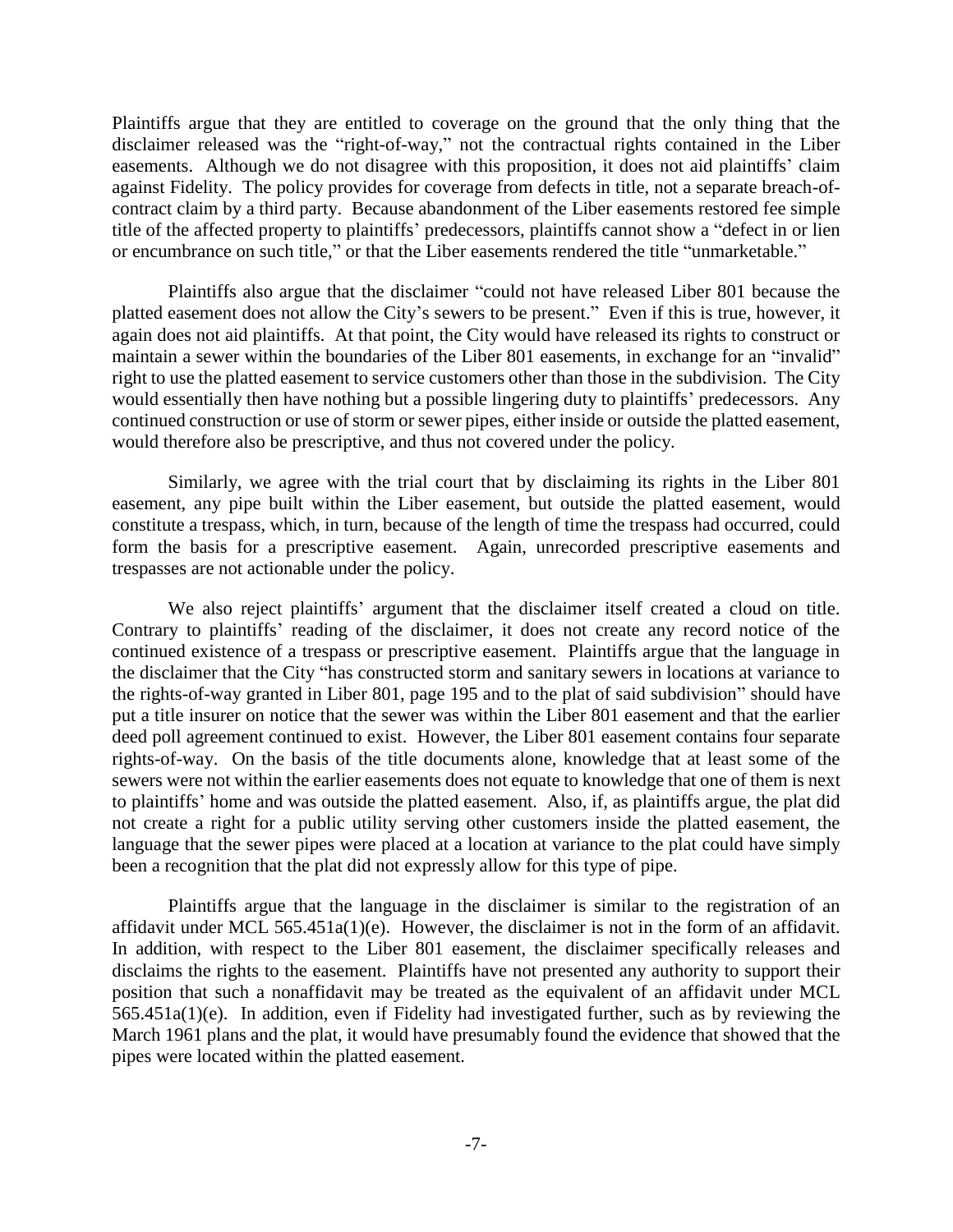For these reasons, we agree that plaintiffs failed to state a claim for relief against Fidelity. The trial court did not err by granting Fidelity's motion for summary disposition.

### B. CLAIMS AGAINST THE CITY

Plaintiffs argue that the trial court also erred by granting the City's motion for summary disposition with respect to their breach-of-contract claim. The City brought its motion under MCR  $2.116(C)(7)$ , (8), and (10). With respect to the breach-of-contract claim, the trial court did not specifically discuss whether it was granting summary disposition under subrule  $(C)(8)$  or  $(C)(10)$ . With respect to the trial court's determination that the Liber 776 and Liber 801 easements did not create a contract between the City and plaintiffs' predecessors in interest that could be breached, the court's decision is appropriately reviewed under MCR 2.116(C)(8). The trial court also held, however, that, even if a contract existed, plaintiffs had not presented evidence that the City breached its duty under any contract. We review that decision under MCR  $2.116(C)(10)$  to determine if plaintiffs established a question of material fact in support of their breach-of-contract claim.

Preliminarily, again, we note our agreement with plaintiffs that the easements set out in Liber 776 and Liber 801 meet the definition of a "deed poll," and thus constituted a contract between the City and plaintiffs' predecessors in interest. We also agree with plaintiffs that the City could not unilaterally relieve itself of its duties under this agreement by disclaiming its own rights under the agreement. The City would not be governmentally immune from liability for failing to comply with its duties under the Liber easements because governmental immunity does not extend to breach-of-contract claims, "even when the contract action arises out of the same facts that would support a tort action." *Koenig v City of South Haven*, 460 Mich 667, 675; 597 NW2d 99 (1999).

That being said, we disagree with plaintiffs that they presented evidence to establish a question of fact whether the City breached the deed-poll agreements in the Liber easements. Accepting as true for purposes of review that the sewer pipe is within the boundaries of the Liber 801 easement, thus triggering any continued duty by the City, plaintiffs still cannot prevail.

Plaintiffs argue that the Liber 776 and Liber 801 easements impose upon the City a continuing duty "to keep said storm and sanitary sewers in good order and repair." As the trial court noted, however, the language plaintiffs reference is actually contained within the following portion of the easement language granting the City a right of reentry:

That after the construction of said storm and sanitary sewers, in the use of said right of way, for maintenance purposes, and to keep said storm and sanitary sewers in good order and repair, the [City] . . . may use in such repair . . . .

Contrary to plaintiffs' position, this language does not impose a contractual duty to keep the storm and sanitary sewers in good order and repair, but prescribes the scope of permissible activity by the City when using the right-of-way to perform maintenance or repairs. In other words, the City *may* enter the property to perform maintenance necessary to keep the sewers in good repair, but, per the language of the easement, the City has no *obligation* to do so. If this language imposes any limits or duty on the City, it is that the only entry the City may make upon the easement